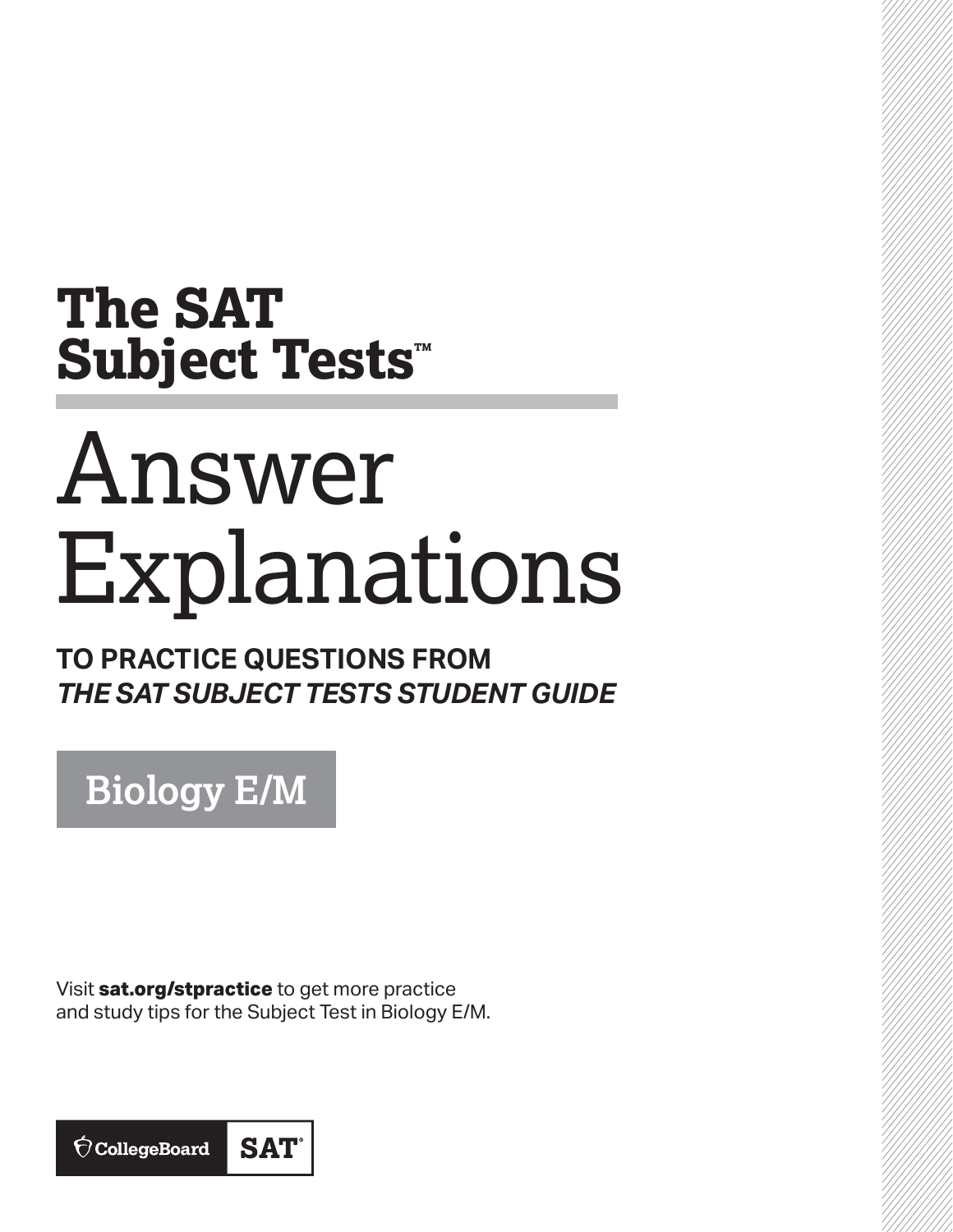### **SATSubject Test in Biology E/M**

This document gives detailed answer explanations to biology practice questions from *The SAT Subject Tests*™ *Student Guide*. By reviewing these explanations, you'll get to know the types of questions on the test and learn your strengths and weaknesses. Estimated difficulty level is based on a 1–5 scale, with 1 the easiest and 5 the most difficult.

For more about the SAT Subject Tests, go to **[satsubjecttests.org](sat.collegeboard.org/ about-tests/sat-subject-tests)**.

#### **1. Difficulty:** 1

*Choice (B)* is correct. Organisms that comprise the greatest biomass in a terrestrial food chain are the producers. Net productivity (photosynthesis minus respiration) creates biomass.

#### **2. Difficulty:** 3

*Choice (A)* is correct. Of the list of organisms given, decomposer bacteria are the only ones that can convert nitrogen-containing organic molecules into ammonia. Ammonia, which is a form of a nitrogen-containing molecule, is subsequently converted to nitrate that plants can use to synthesize new organic compounds with nitrifying bacteria.

#### **3. Difficulty:** 3

*Choice (C)* is correct. The greatest rate of bacterial population growth occurs between four and six hours after inoculation. This question asks when the greatest rate of growth occurred, not when the number of bacteria was greatest. The curve is steepest between four and six hours after inoculation, making that the time period with the greatest rate of growth.

#### **4. Difficulty:** 2

*Choice (E)* is correct. In photosynthesis (I), solar energy is used by organisms to produce ATP, which is used to synthesize carbohydrates. Aerobic respiration (II) in cells uses energy from oxidizing glucose to produce ATP. Fermentation (III) involves the breakdown of glucose in the absence of oxygen and produces limited quantities of ATP. Choice (E) is correct because ATP is produced during all of the listed processes.

#### **5. Difficulty:** 2

*Choice (B)* is correct. A population can be characterized by the number of individuals present, the sex ratio among individuals, the age distribution, and the death rate within the population. Phenotype is a characteristic of an individual organism, not a population.

#### **6. Difficulty:** 1

*Choice (A)* is correct. In flowering plants, the fruit is derived from the wall of the ovary, which is indicated by number 2 in the diagram.

#### **7. Difficulty:** 3

*Choice (D)* is correct. Pollination involves the transfer of pollen from the anther (top portion of the stamen) to the stigma (top portion of the carpel). The correct order is from structure 5 to structure 4.

#### **8. Difficulty:** 4

*Choice (A)* is correct. In cross IV, the gray female parent must be homozygous dominant. In cross II, the gray male parent must be heterozygous. Therefore, all of the offspring from this cross would show the dominant phenotype, gray: choice (A).

#### **9. Difficulty:** 4

*Choice (B)* is correct. In cross IV, because the gray female parent must be homozygous dominant and the male parent is homozygous recessive, all of the offspring are heterozygous. The expected results from a cross of two heterozygous individuals is a phenotypic ratio of 3:1, resulting in a .75 (or 75%) probability that the offspring will show the dominant phenotype (gray) and a .25 (or 25%) probability that the offspring will show the recessive phenotype (white).

#### **10. Difficulty:** 2

*Choice (D)* is correct. An independent variable is one that is being manipulated. In this experiment, the variable being manipulated is the temperature of the water.

#### **11. Difficulty:** 4

*Choice (B)* is correct. In a graph, the independent variable is usually plotted on the *x*-axis and the dependent variable on the *y*-axis. The data in the table show the heartbeat per minute increasing with increased temperature, with the average heartbeat per minute increased by about 80 heartbeats per every 10°C increase in temperature. The graph in choice (B), which shows a steady increase in average heartbeat with rise in temperature, accurately reflects the data given in the table.